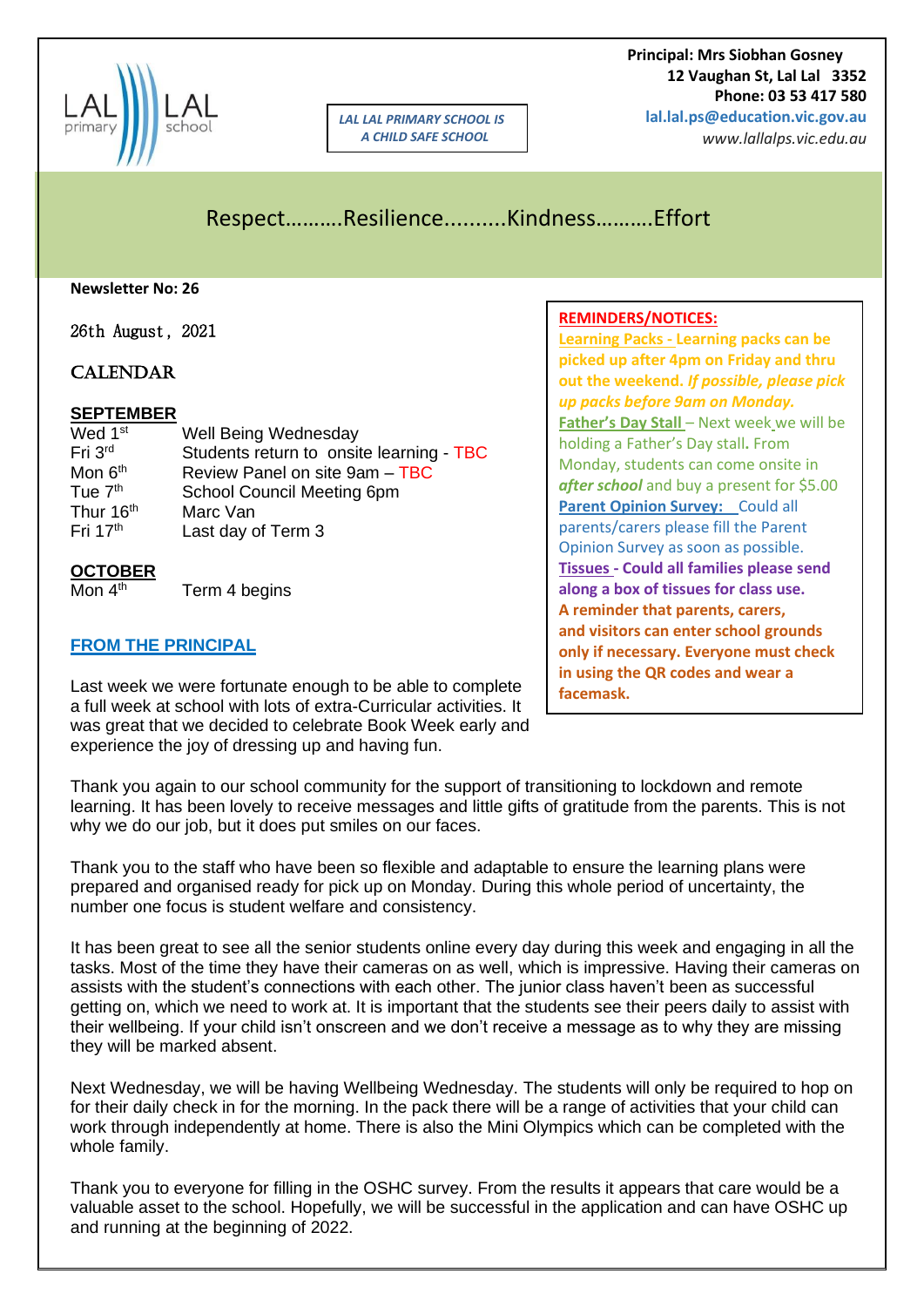I have spoken to Mrs Lyons, and she is at home recovering well and is expecting to be back on deck on Monday.

Next Sunday is Father's Day and we will be running a stall next week on-site. If your child would like to purchase a gift for \$5.00, they may pop down after school and buy a present. There will be some activities in the student's next learning pack focused on Father's Day.

Learning Packs for next week will be available from 4pm Friday. It would be great if all packs could be picked up by 9am Monday morning.

I am looking forward to having everyone back on-site next Friday.

Remember to reach out if you need anything. It is important that we stay connected.

Take care

Yours In Education, Mrs Siobhan Gosney, Principal.

### **EUREKA CLASS – GRADES P – 3**

Congratulations to those children who have recently earned certificates on Mathseeds: Harry, Lachlan and Logan. Also to Tex for achieving a new level on Reading Eggs. Well done to each and every family for continuing to support their children's wellbeing and education in all the ways you are.

As remote learners, you will be aware of the areas of learning your children are currently working on. I do try to plan to meet everyone's needs and there may be too much work each day there for you. Could you please tick off what you have done on the plan as you go and return it on Friday when you collect the next pack? This will give me some feedback on what is do-able for families. You might also like to write some short comments on the plan about what was engaging/effective for the children and what was not. Please keep any of the games at home for the duration of lockdown as re-visiting them helps embed these skills into longer term memory.

I have suggested to the children that they might like to choose a skill that they would like to improve on for daily focus. This might be as simple as reciting the months of the year, learning a poem or tongue twister, a yoyo trick or tying their shoelaces. I look forward to everyone sharing these special skills when we return to school.

Enjoy the (sunny) weekend,

Mrs East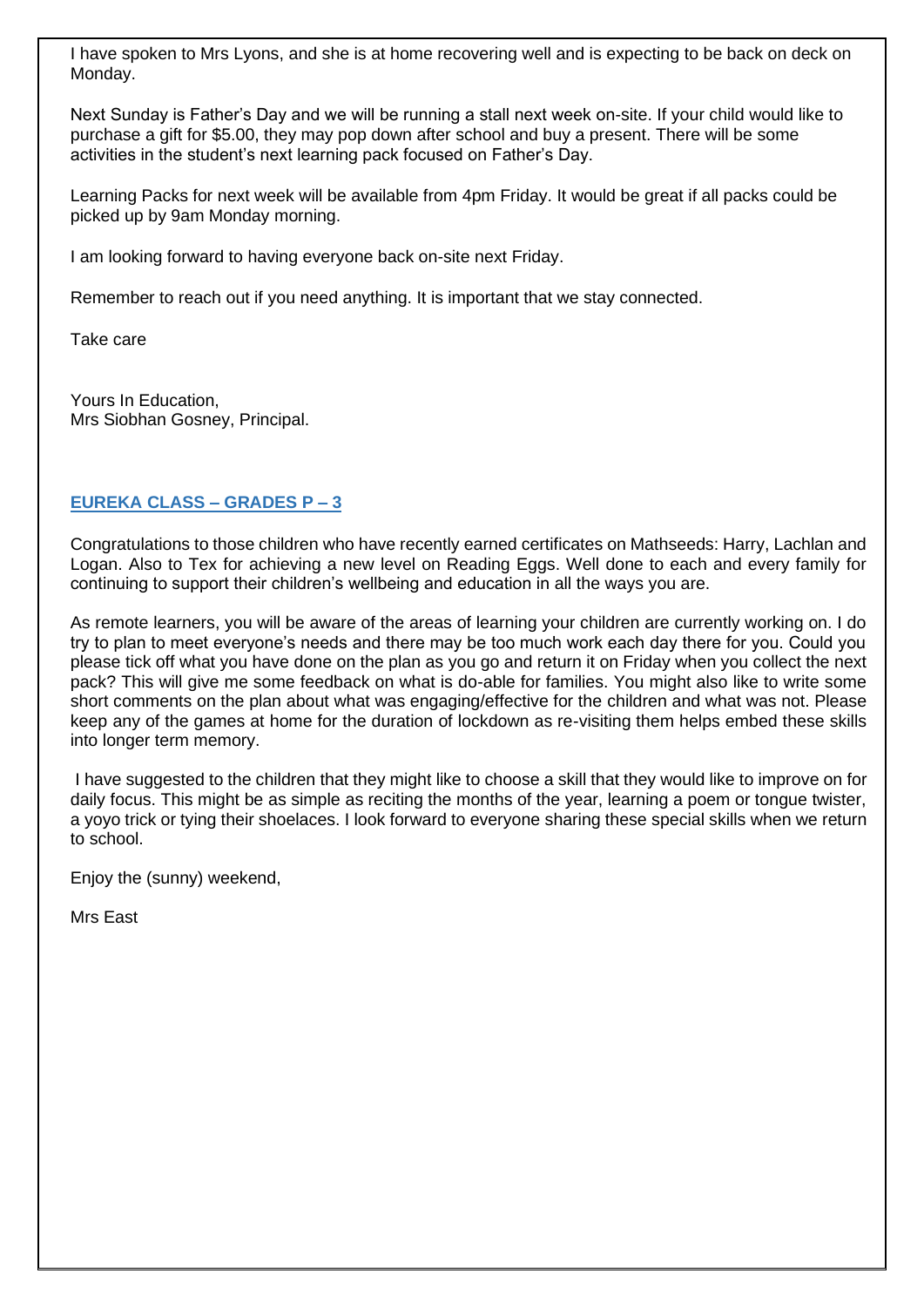







REMOTE LEARNING PICS





**Girls Soccer Team**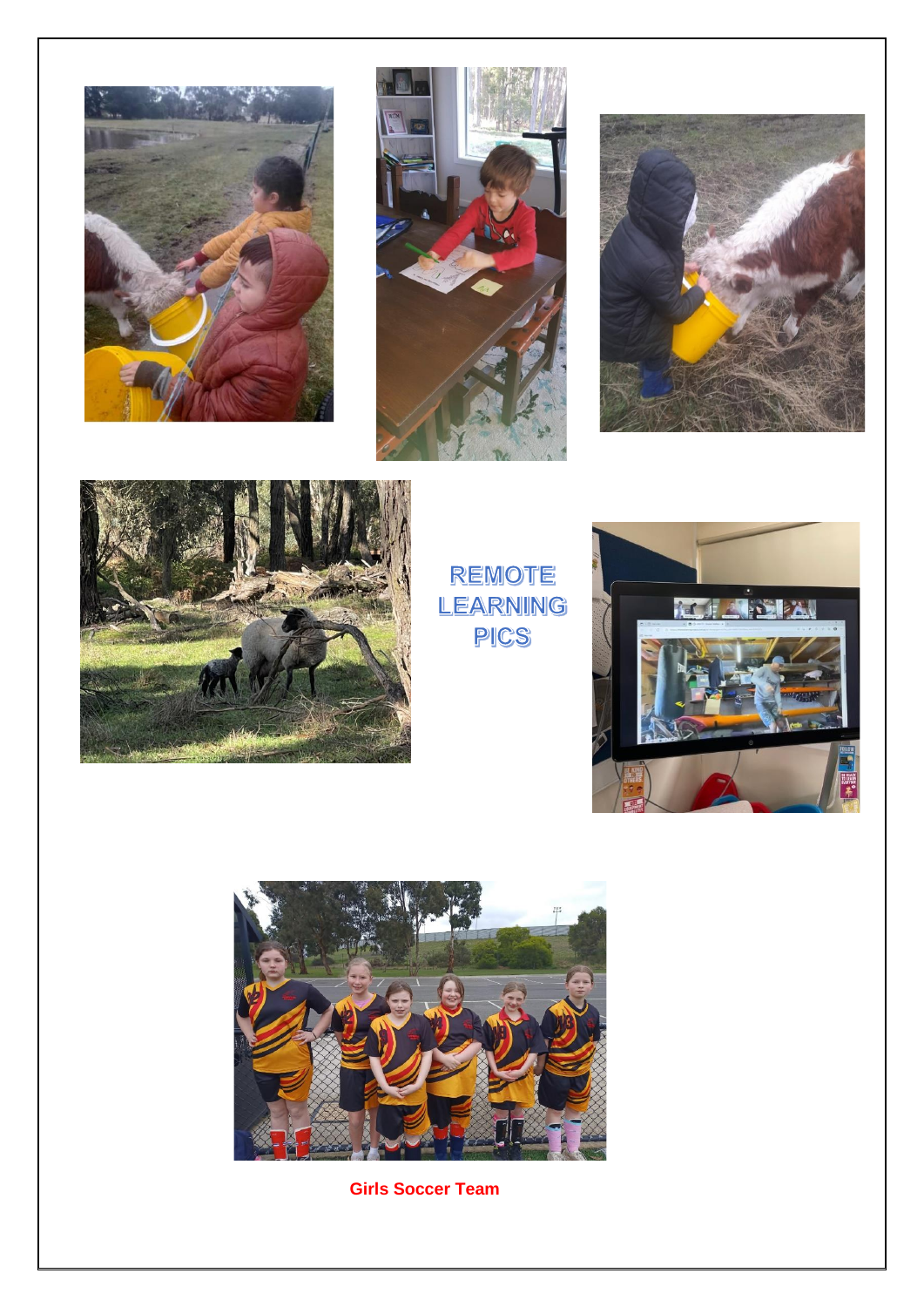## **MARC VAN**

A friendly reminder that all Marc Van library books should be brought to school each fortnight. Please have a hunt around for any Marc Van books and return to school as soon as possible.

## *Kari O'Gorman*

**MARC Teacher- Outer Western Region**





*To those who celebrate their Birthday this week.*



Matilda Donald 30/8 Ruby Klerks 2/9